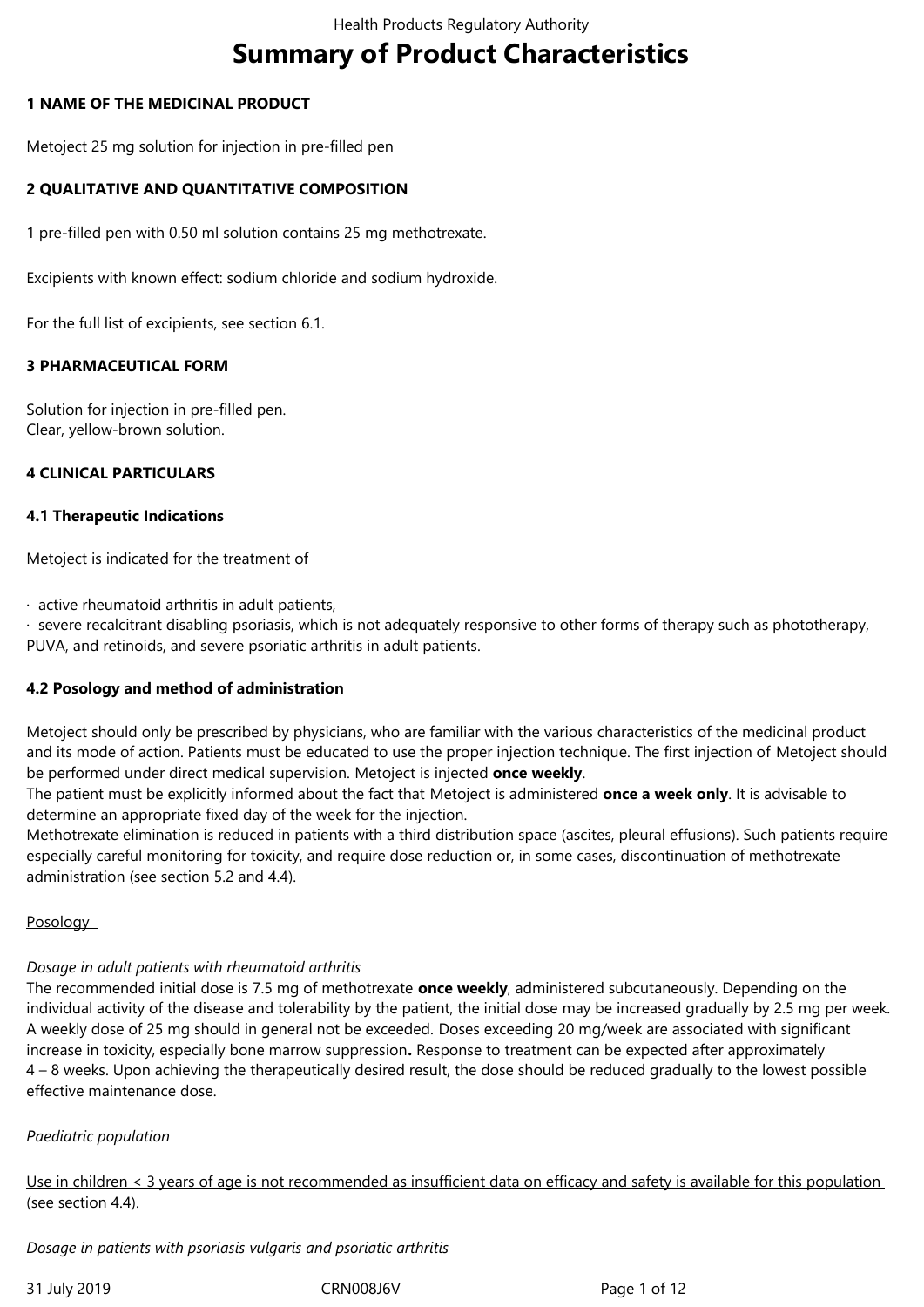It is recommended that a test dose of 5 – 10 mg should be administered parenterally, one week prior to therapy to detect idiosyncratic adverse reactions. The recommended initial dose is 7.5 mg of methotrexate **once weekly**, administered subcutaneously. The dose is to be increased gradually but should not, in general, exceed a weekly dose of 25 mg of methotrexate. Doses exceeding 20 mg per week can be associated with significant increase in toxicity, especially bone marrow suppression. Response to treatment can generally be expected after approximately 2 – 6 weeks. Upon achieving the therapeutically desired result, the dose should be reduced gradually to the lowest possible effective maintenance dose.

# *Maximum weekly dose*

The dose should be increased as necessary but should in general not exceed the maximum recommended weekly dose of 25 mg. In a few exceptional cases a higher dose might be clinically justified, but should not exceed a maximum weekly dose of 30 mg of methotrexate as toxicity will markedly increase.

## *Patients with renal impairment*

Metoject should be used with caution in patients with impaired renal function. The dose should be adjusted as follows: Creatinine clearance (ml/min) Dose

 $\geq 60$  100 %  $30 - 59$  50 % < 30 Metoject must not be used

See section 4.3.

## *Patients with hepatic impairment*

Methotrexate should be administered with great caution, if at all, to patients with significant current or previous liver disease, especially if due to alcohol. If bilirubin is > 5 mg/dl (85.5 micromol/l), methotrexate is contraindicated.

For the full list of contraindications, see section 4.3.

## *Use in elderly patients*

Dose reduction should be considered in elderly patients due to reduced liver and kidney function as well as lower folate reserves which occur with increased age.

# *Use in patient with a third distribution space (pleural effusions, ascites)*

As the half-life of methotrexate can be prolonged to 4 times the normal length in patients who possess a third distribution space dose reduction or, in some cases, discontinuation of methotrexate administration may be required (see section 5.2 and 4.4).

### Method of administration

The medicinal product is for single use only.

Metoject solution for injection in pre-filled pen can only be given by subcutaneous route.

The overall duration of the treatment is decided by the physician.

### **Instructions for subcutaneous use**

The most appropriate zones for the injection are:

 $\cdot$  upper thighs,

- · abdomen except around the navel.
- 1. Clean the area around the chosen injection site (e.g. by using the enclosed alcohol pad).
- 2. Pull the cap straight off.
- 3. Build a skin fold by gently squeezing the area at the injection site.
- 4. The fold must be held pinched until Metoject is removed from the skin after the injection.

5. Push Metoject firmly into the skin at a 90 degree angle in order to unlock the button. Then press the button (a click indicates the start of injection).

6. Do not remove Metoject from the skin before the end of the injection to avoid incomplete injection. This can take up to 5 seconds.

- 7. Remove Metoject from the skin at the same 90 degree angle.
- 8. The protective shield automatically moves into place over the needle and is then locked.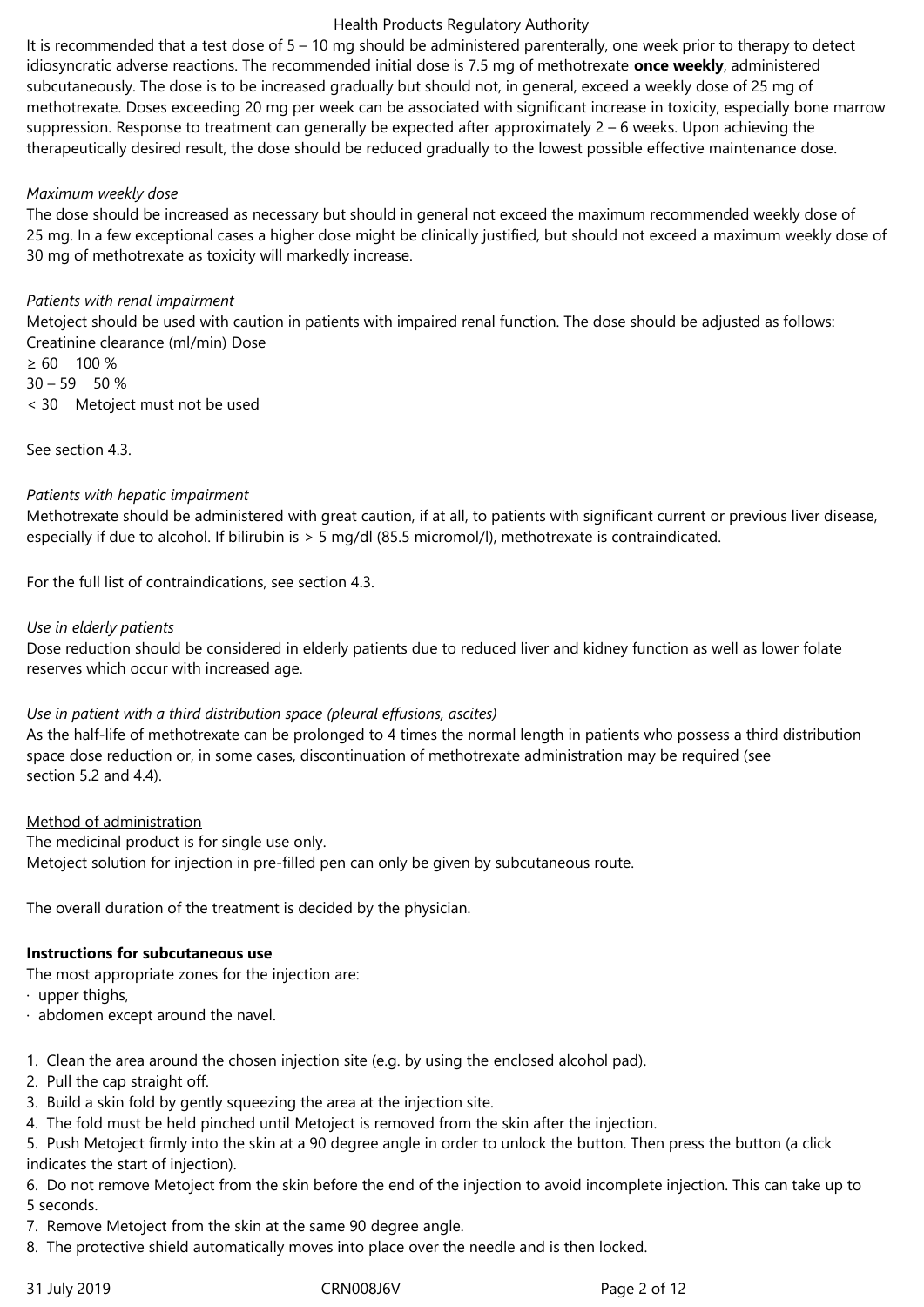Please note that all of the contents have to be used.

## Note:

If changing the oral application to parenteral administration a reduction of the dose may be required due to the variable bioavailability of methotrexate after oral administration.

Folic acid supplementation may be considered according to current treatment guidelines.

## **4.3 Contraindications**

Metoject is contraindicated in the case of

●hypersensitivity to the active substance or to any of the excipients listed in section 6.1,

- severe liver impairment (see section 4.2),
- alcohol abuse,
- severe renal impairment (creatinine clearance less than 30 ml/min., see section 4.2 and section 4.4),
- pre-existing blood dyscrasias, such as bone marrow hypoplasia, leukopenia, thrombocytopenia, or significant anaemia,
- serious, acute or chronic infections such as tuberculosis, HIV or other immunodeficiency syndromes,
- ulcers of the oral cavity and known active gastrointestinal ulcer disease,
- pregnancy and breast-feeding (see section 4.6),
- concurrent vaccination with live vaccines.

## **4.4 Special warnings and precautions for use**

Patients must be clearly informed that the therapy has to be administered **once a week**, not every day.

Patients undergoing therapy should be subject to appropriate supervision so that signs of possible toxic effects or adverse reactions may be detected and evaluated with minimal delay. Therefore treatment with methotrexate should only be initiated and supervised by physicians whose knowledge and experience includes the use of antimetabolite therapy. Because of the possibility of severe or even fatal toxic reactions, the patient should be fully informed by the physician of the risks involved and the recommended safety measures.

### **Recommended examinations and safety measures**

### *Before beginning or reinstituting methotrexate therapy after a rest period*

Complete blood count with differential blood count and platelets, liver enzymes, bilirubin, serum albumin, chest x-ray and renal function tests. If clinically indicated, exclude tuberculosis and hepatitis.

*During therapy (at least once a month during the first six months and every three months thereafter)* An increased monitoring frequency should be considered also when the dose is increased.

# 1. Examination of the mouth and throat for **mucosal changes**

2. **Complete blood count** with differential blood count and platelets. Haemopoietic suppression caused by methotrexate may occur abruptly and with apparently safe dosages. Any profound drop in white-cell or platelet counts indicates immediate withdrawal of the medicinal product and appropriate supportive therapy. Patients should be advised to report all signs and symptoms suggestive of infection. Patients taking simultaneous administration of haematotoxic medicinal products (e.g. leflunomide) should be monitored closely with blood count and platelets.

3. **Liver function tests**: Particular attention should be given to the appearance of liver toxicity. Treatment should not be instituted or should be discontinued if any abnormality of liver function tests, or liver biopsy, is present or develops during therapy. Such abnormalities should return to normal within two weeks after which treatment may be recommenced at the discretion of the physician. There is no evidence to support use of a liver biopsy to monitor hepatic toxicity in rheumatological indications.

For psoriasis patients the need of a liver biopsy prior to and during therapy is controversial. Further research is needed to establish whether serial liver chemistry tests or propeptide of type III collagen can detect hepatotoxicity sufficiently. The evaluation should be performed case by case and differentiate between patients with no risk factors and patients with risk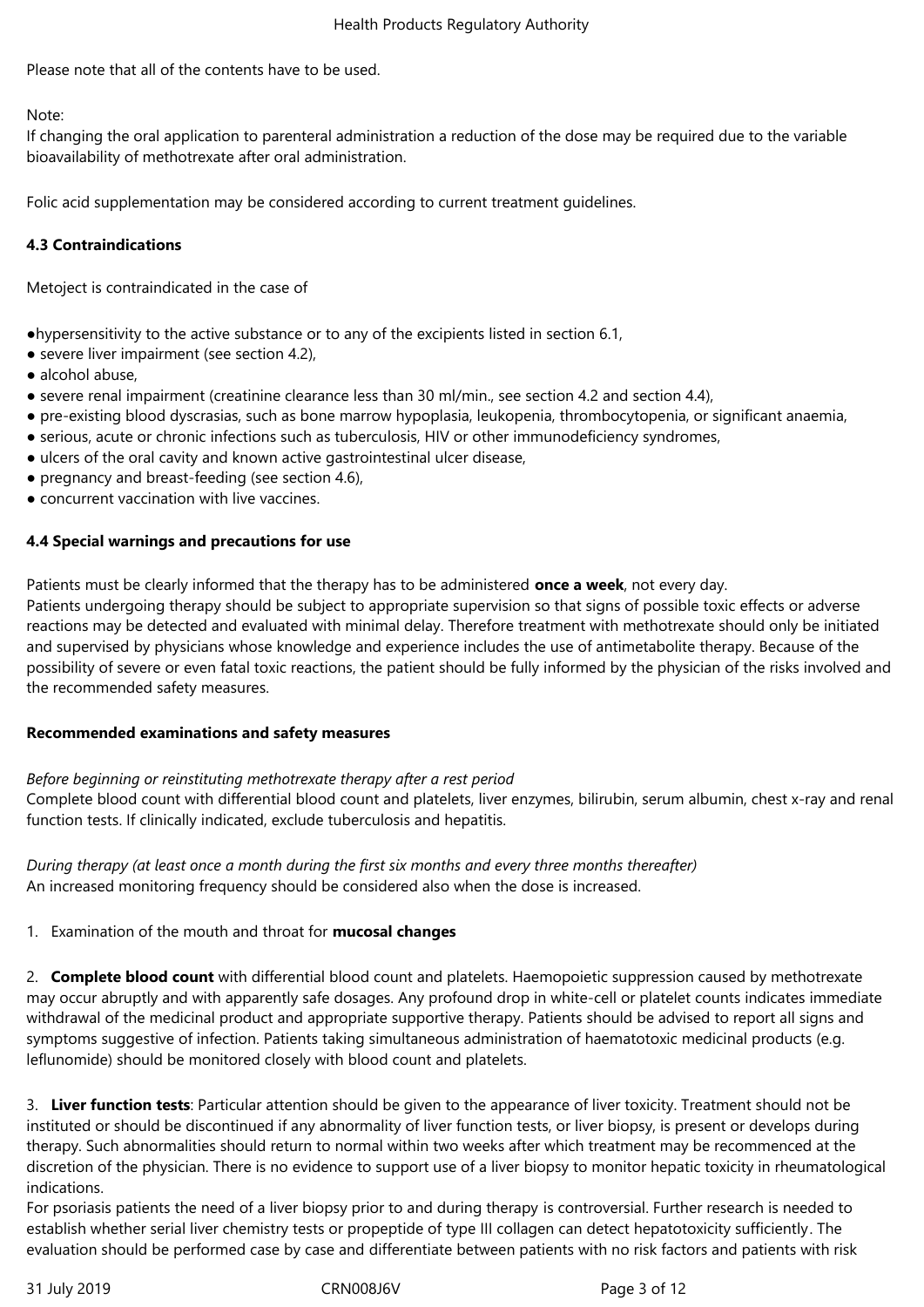factors such as excessive prior alcohol consumption, persistent elevation of liver enzymes, history of liver disease, family history of inheritable liver disease, diabetes mellitus, obesity, and history of significant exposure to hepatotoxic drugs or chemicals and prolonged Methotrexate treatment or cumulative doses of 1.5 g or more.

Check of liver-related enzymes in serum: Temporary increases in transaminases to twice or three times of the upper limit of normal have been reported by patients at a frequency of 13 – 20 %. In the case of a constant increase in liver-related enzymes, a reduction of the dose or discontinuation of therapy should be taken into consideration.

Due to its potentially toxic effect on the liver, additional hepatotoxic medicinal products should not be taken during treatment with methotrexate *unless clearly necessary* and the consumption of alcohol should be avoided or greatly reduced (see section 4.5). Closer monitoring of liver enzymes should be exercised in patients taking other hepatotoxic medicinal products concomitantly (e.g. leflunomide). The same should be taken into account with the simultaneous administration of haematotoxic medicinal products (e.g. leflunomide).

4. **Renal function** should be monitored by renal function tests and urine analysis (see sections 4.2 and 4.3). As methotrexate is eliminated mainly by renal route, increased serum concentrations are to be expected in the case of renal impairment, which may result in severe undesirable effects.

Where renal function may be compromised (e.g. in the elderly), monitoring should take place more frequently. This applies in particular, when medicinal products are administered concomitantly that affect the elimination of methotrexate, cause kidney damage (e.g. non-steroidal anti-inflammatory medicinal products) or can potentially lead to impairment of blood formation. Dehydration may also intensify the toxicity of methotrexate.

5. Assessment of **respiratory system**: Alertness for symptoms of lung function impairment and, if necessary lung function test. Pulmonary affection requires a quick diagnosis and discontinuation of methotrexate. Pulmonary symptoms (especially a dry, non-productive cough) or a non-specific pneumonitis occurring during methotrexate therapy may be indicative of a potentially dangerous lesion and require interruption of treatment and careful investigation. Acute or chronic interstitial pneumonitis, often associated with blood eosinophilia, may occur and deaths have been reported. Although clinically variable, the typical patient with methotrexate-induced lung disease presents with fever, cough, dyspnoea, hypoxemia, and an infiltrate on chest X‑ray, infection needs to be excluded. This lesion can occur at all doses.

In addition, pulmonary alveolar haemorrhage has been reported with methotrexate used in rheumatologic and related indications. This event may also be associated with vasculitis and other comorbidities. Prompt investigations should be considered when pulmonary alveolar haemorrhage is suspected to confirm the diagnosis.

6. Methotrexate may, due to its effect on the **immune system**, impair the response to vaccination results and affect the result of immunological tests. Particular caution is also needed in the presence of inactive, chronic infections (e.g. herpes zoster, tuberculosis, hepatitis B or C) for reasons of eventual activation. Vaccination using live vaccines must not be carried out under methotrexate therapy.

Malignant lymphomas may occur in patients receiving low dose methotrexate, in which case therapy must be discontinued. Failure of the lymphoma to show signs of spontaneous regression requires the initiation of cytotoxic therapy.

Concomitant administration of folate antagonists such as trimethoprim/sulpha-methoxazole has been reported to cause an acute megaloblastic pancytopenia in rare instances.

Radiation-induced dermatitis and sun-burn can reappear under methotrexate therapy (recall-reaction). Psoriatic lesions can exacerbate during UV-irradiation and simultaneous administration of methotrexate.

Methotrexate elimination is reduced in patients with a third distribution space (ascites, pleural effusions). Such patients require especially careful monitoring for toxicity, and require dose reduction or, in some cases, discontinuation of methotrexate administration. Pleural effusions and ascites should be drained prior to initiation of methotrexate treatment (see section 5.2).

Diarrhoea and ulcerative stomatitis can be toxic effects and require interruption of therapy, otherwise haemorrhagic enteritis and death from intestinal perforation may occur.

Vitamin preparations or other products containing folic acid, folinic acid or their derivatives may decrease the effectiveness of methotrexate.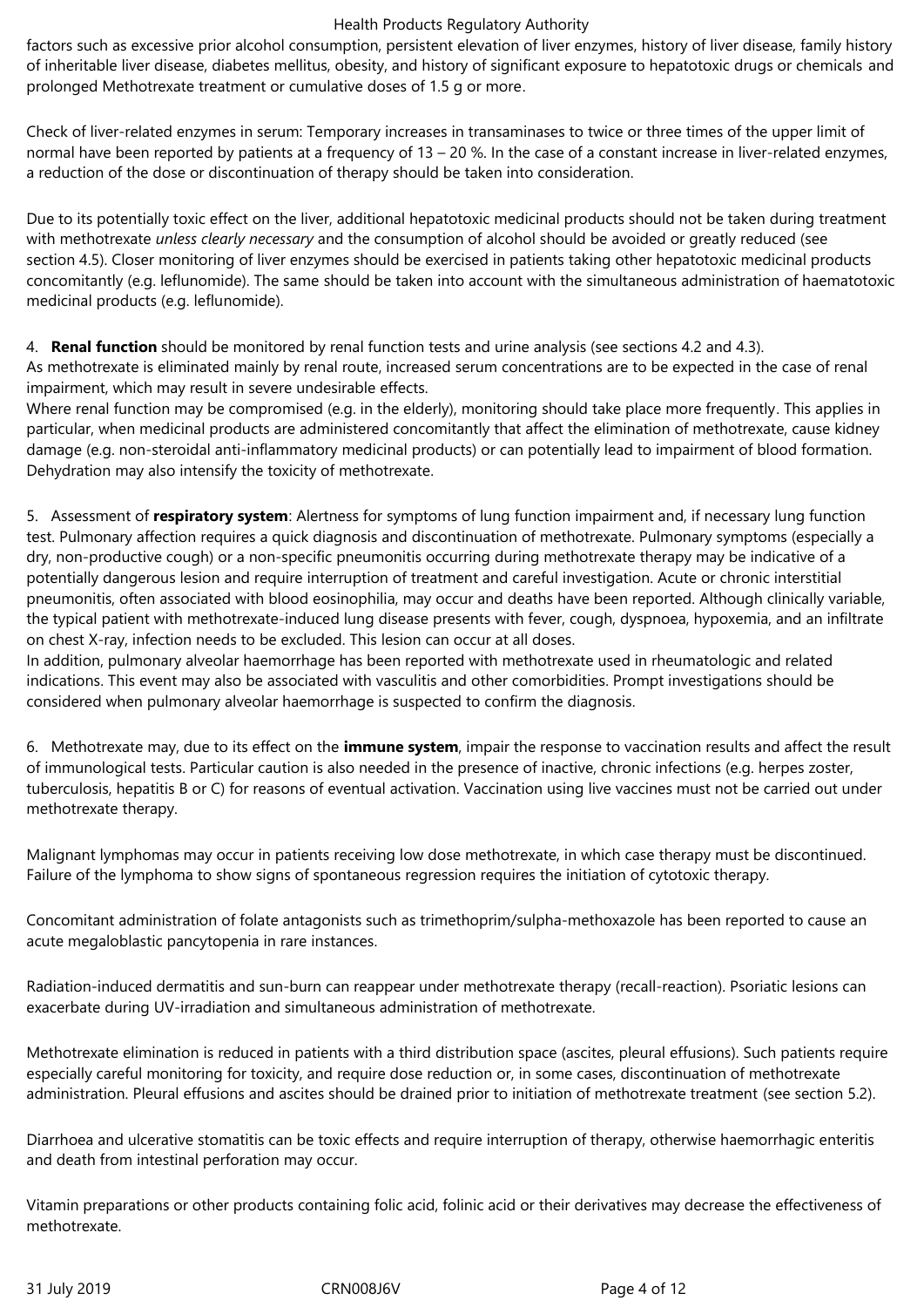For the treatment of psoriasis, methotrexate should be restricted to severe recalcitrant, disabling psoriasis which is not adequately responsive to other forms of therapy, but only when the diagnosis has been established by biopsy and/or after dermatological consultation.

Encephalopathy/leukoencephalopathy have been reported in oncologic patients receiving methotrexate therapy and cannot be excluded for methotrexate therapy in non-oncologic indications.

## **Fertility and reproduction**

## Fertility

Methotrexate has been reported to cause oligospermia, menstrual dysfunction and amenorrhoea in humans, during and for a short period after cessation of therapy, and to cause impaired fertility, affecting spermatogenesis and oogenesis during the period of its administration - effects that appear to be reversible on discontinuing therapy.

## Teratogenicity – Reproductive risk

Methotrexate causes embryotoxicity, abortion and foetal defects in humans. Therefore, the possible risks of effects on reproduction, pregnancy loss and congenital malformations should be discussed with female patients of childbearing potential (see section 4.6). The absence of pregnancy must be confirmed before Metoject is used. If women of a sexually mature age are treated, effective contraception must be performed during treatment and for at least six months after. For contraception advice for men see section 4.6.

## Sodium

This medicinal product contains less than 1 mmol sodium (23 mg) per dose, i.e. essentially sodium‑free.

## Paediatric population

Use in children < 3 years of age is not recommended as insufficient data on efficacy and safety is available for this population (see section 4.2).

## **4.5 Interaction with other medicinal products and other forms of interactions**

### **Nitrous oxide**

The use of nitrous oxide potentiates the effect of methotrexate on folate, yielding increased toxicity such as severe unpredictable myelosuppression and stomatitis. Whilst this effect can be reduced by administering calcium folinate, the concomitant use should be avoided.

### Alcohol, hepatotoxic medicinal products, haematotoxic medicinal products

The probability of methotrexate exhibiting a hepatotoxic effect is increased by regular alcohol consumption and when other hepatotoxic medicinal products are taken at the same time (see section 4.4). Patients taking other hepatotoxic medicinal products concomitantly (e.g. leflunomide) should be monitored with special care. The same should be taken into account with the simultaneous administration of haematotoxic medicinal products (e.g. leflunomide, azathioprine, retinoids, sulfasalazine). The incidence of pancytopenia and hepatotoxicity can be increased when leflunomide is combined with methotrexate.

Combined treatment with methotrexate and retinoids like acitretin or etretinate increases the risk of hepatotoxicity.

### Oral antibiotics

Oral antibiotics like tetracyclines, chloramphenicol, and non-absorbable broad-spectrum antibiotics can interfere with the enterohepatic circulation, by inhibition of the intestinal flora or suppression of the bacterial metabolism.

### Antibiotics

Antibiotics, like penicillines, glycopeptides, sulfonamides, ciprofloxacin and cefalotin can, in individual cases, reduce the renal clearance of methotrexate, so that increased serum concentrations of methotrexate with simultaneous haematological and gastro-intestinal toxicity may occur.

Medicinal products with high plasma protein binding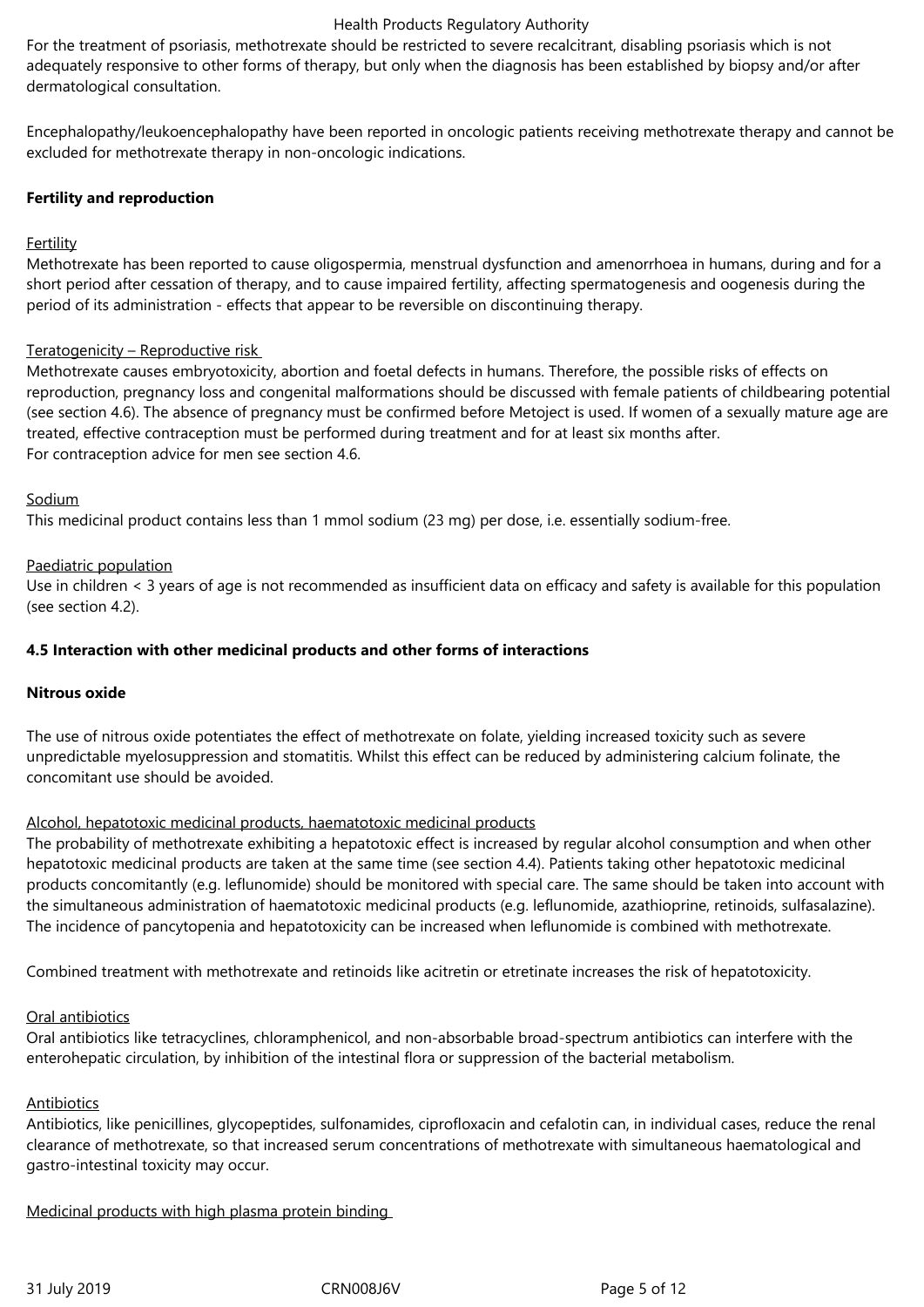Methotrexate is plasma protein bound and may be displaced by other protein bound medicinal products such as salicylates, hypoglycaemics, diuretics, sulphonamides, diphenylhydantoins, tetracyclines, chloramphenicol and p-aminobenzoic acid, and the acidic anti-inflammatory agents, which can lead to increased toxicity when used concurrently.

# Probenecid, weak organic acids, pyrazoles and non-steroidal anti-inflammatory agents

Probenecid, weak organic acids such as loop diuretics, and pyrazoles (phenylbutazone) can reduce the elimination of methotrexate and higher serum concentrations may be assumed inducing higher haematological toxicity. There is also a possibility of increased toxicity when low-dose methotrexate and non-steroidal anti-inflammatory medicinal products or salicylates are combined.

## Medicinal products with adverse reactions on the bone marrow

In the case of medication with medicinal products which may have adverse reactions on the bone marrow (e.g. sulphonamides, trimethoprim-sulphamethoxazole, chloramphenicol, pyrimethamine); attention should be paid to the possibility of pronounced impairment of blood formation.

## Medicinal products which cause folate deficiency

The concomitant administration of products which cause folate deficiency (e.g. sulphonamides, trimethoprim-sulphamethoxazole) can lead to increased methotrexate toxicity. Particular care is therefore advisable in the presence of existing folic acid deficiency.

### Products containing folic acid or folinic acid

Vitamin preparations or other products containing folic acid, folinic acid or their derivatives may decrease the effectiveness of methotrexate.

## Other antirheumatic medicinal products

An increase in the toxic effects of methotrexate is, in general, not to be expected when Metoject is administered simultaneously with other antirheumatic medicinal products (e.g. gold compounds, penicillamine, hydroxychloroquine, sulfasalazine, azathioprin, cyclosporin).

### Sulfasalazine

Although the combination of methotrexate and sulfasalazine can cause an increase in efficacy of methotrexate and as a result more undesirable effects due to the inhibition of folic acid synthesis through sulfasalazine, such undesirable effects have only been observed in rare individual cases in the course of several studies.

### **Mercaptopurine**

Methotrexate increases the plasma levels of mercaptopurine. The combination of methotrexate and mercaptopurine may therefore require dose adjustment.

# Proton-pump inhibitors

A concomitant administration of proton-pump inhibitors like omeprazole or pantoprazole can lead to interactions: Concomitant administration of methotrexate and omeprazole has led to delayed renal elimination of methotrexate. In combination with pantoprazole inhibited renal elimination of the metabolite 7‑hydroxymethotrexate with myalgia and shivering was reported in one case.

### **Theophylline**

Methotrexate may decrease the clearance of theophylline; theophylline levels should be monitored when used concurrently with methotrexate.

### Caffeine- or theophylline-containing beverages

An excessive consumption of caffeine- or theophylline-containing beverages (coffee, caffeine-containing soft drinks, black tea) should be avoided during methotrexate therapy.

### **4.6 Fertility, pregnancy and lactation**

# Women of childbearing potential/Contraception in females

31 July 2019 CRN008J6V Page 6 of 12 Women must not get pregnant during methotrexate therapy, and effective contraception must be used during treatment with methotrexate and at least 6 months thereafter (see section 4.4). Prior to initiating therapy, women of childbearing potential must be informed of the risk of malformations associated with methotrexate and any existing pregnancy must be excluded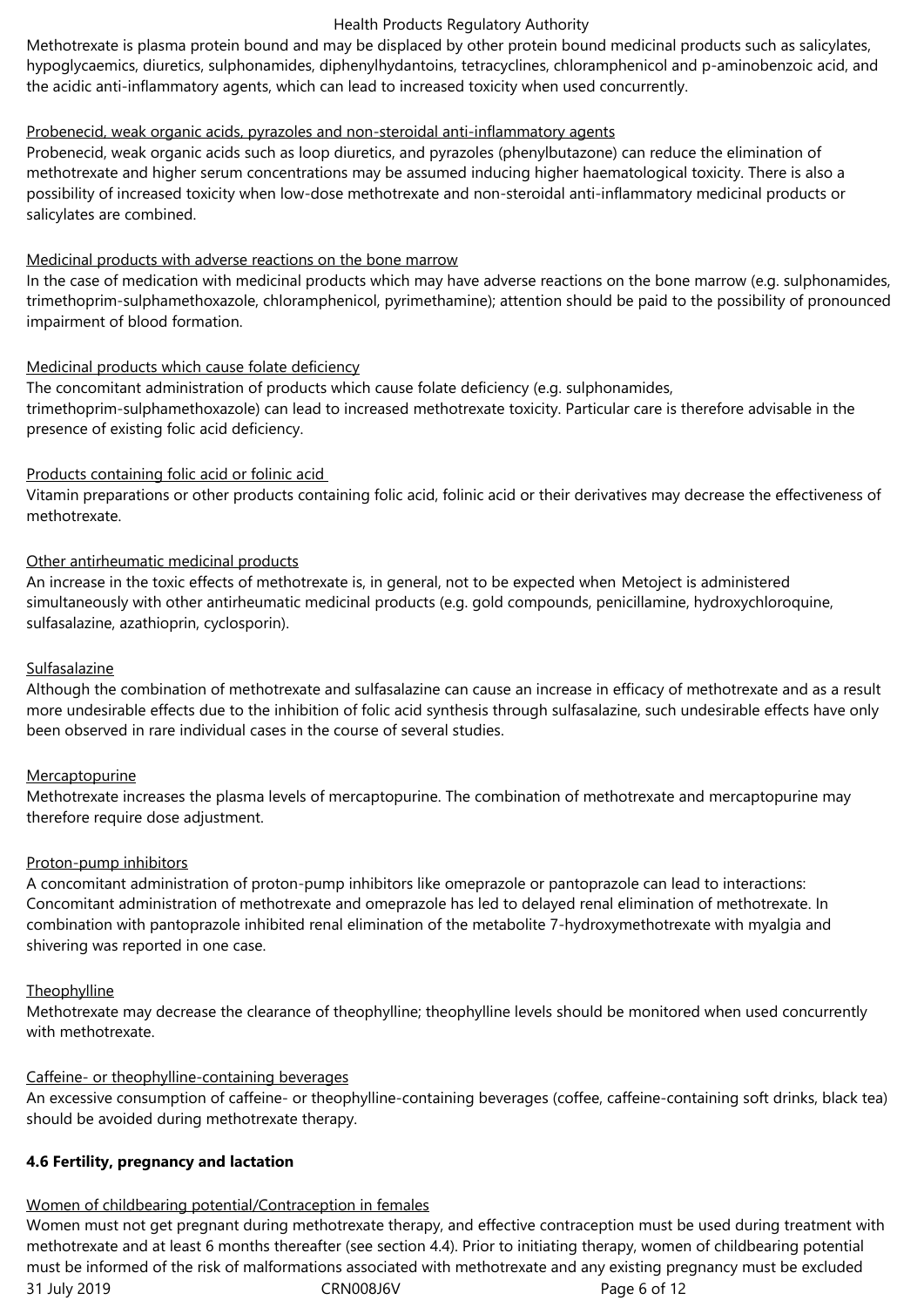with certainty by taking appropriate measures, e.g. a pregnancy test. During treatment pregnancy tests should be repeated as clinically required (e.g. after any gap of contraception). Female patients of reproductive potential must be counselled regarding pregnancy prevention and planning.

# Contraception in males

It is not known if methotrexate is present in semen. Methotrexate has been shown to be genotoxic in animal studies, such that the risk of genotoxic effects on sperm cells cannot completely be excluded. Limited clinical evidence does not indicate an increased risk of malformations or miscarriage following paternal exposure to low-dose methotrexate (less than 30 mg/week). For higher doses, there is insufficient data to estimate the risks of malformations or miscarriage following paternal exposure. As precautionary measures, sexually active male patients or their female partners are recommended to use reliable contraception during treatment of the male patient and for at least 6 months after cessation of methotrexate. Men should not donate semen during therapy or for 6 months following discontinuation of methotrexate.

# **Pregnancy**

Methotrexate is contraindicated during pregnancy in non-oncological indications (see section 4.3). If pregnancy occurs during treatment with methotrexate and up to six months thereafter, medical advice should be given regarding the risk of harmful effects on the child associated with treatment and ultrasonography examinations should be performed to confirm normal foetal development.

In animal studies, methotrexate has shown reproductive toxicity, especially during the first trimester (see section 5.3). Methotrexate has been shown to be teratogenic to humans; it has been reported to cause foetal death, miscarriages and/or congenital abnormalities (e.g. craniofacial, cardiovascular, central nervous system and extremity-related).

Methotrexate is a powerful human teratogen, with an increased risk of spontaneous abortions, intrauterine growth restriction and congenital malformations in case of exposure during pregnancy.

● Spontaneous abortions have been reported in 42.5 % of pregnant women exposed to low-dose methotrexate treatment (less than 30 mg/week), compared to a reported rate of 22.5 % in disease-matched patients treated with drugs other than methotrexate.

● Major birth defects occurred in 6.6 % of live births in women exposed to low-dose methotrexate treatment (less than 30 mg/week) during pregnancy, compared to approximately 4 % of live births in disease-matched patients treated with drugs other than methotrexate.

Insufficient data is available for methotrexate exposure during pregnancy higher than 30 mg/week, but higher rates of spontaneous abortions and congenital malformations are expected.

When methotrexate was discontinued prior to conception, normal pregnancies have been reported.

# Breast-feeding

Methotrexate is excreted in human milk. Because of the potential for serious adverse reactions in breast fed infants, methotrexate is contraindicated during breast-feeding (see section 4.3). Therefore breast-feeding must be discontinued prior and during administration.

# **Fertility**

Methotrexate affects spermatogenesis and oogenesis and may decrease fertility. In humans, methotrexate has been reported to cause oligospermia, menstrual dysfunction and amenorrhoea. These effects appear to be reversible after discontinuation of therapy in most cases.

# **4.7 Effects on ability to drive and use machines**

Central nervous symptoms such as tiredness and dizziness can occur during treatment, Metoject has minor or moderate influence on the ability to drive and use machines.

# **4.8 Undesirable effects**

# Summary of the safety profile

Most serious adverse reactions of methotrexate include bone marrow suppression, pulmonary toxicity, hepatotoxicity, renal toxicity, neurotoxicity, thromboembolic events, anaphylactic shock and Stevens-Johnson syndrome.

Most frequently (very common) observed adverse reactions of methotrexate include gastrointestinal disorders e.g. stomatitis, dyspepsia, abdominal pain, nausea, loss of appetite and abnormal liver function tests e.g. increased ALAT, ASAT, bilirubin, alkaline phosphatase. Other frequently (common) occurring adverse reactions are leukopenia, anaemia, thrombopenia,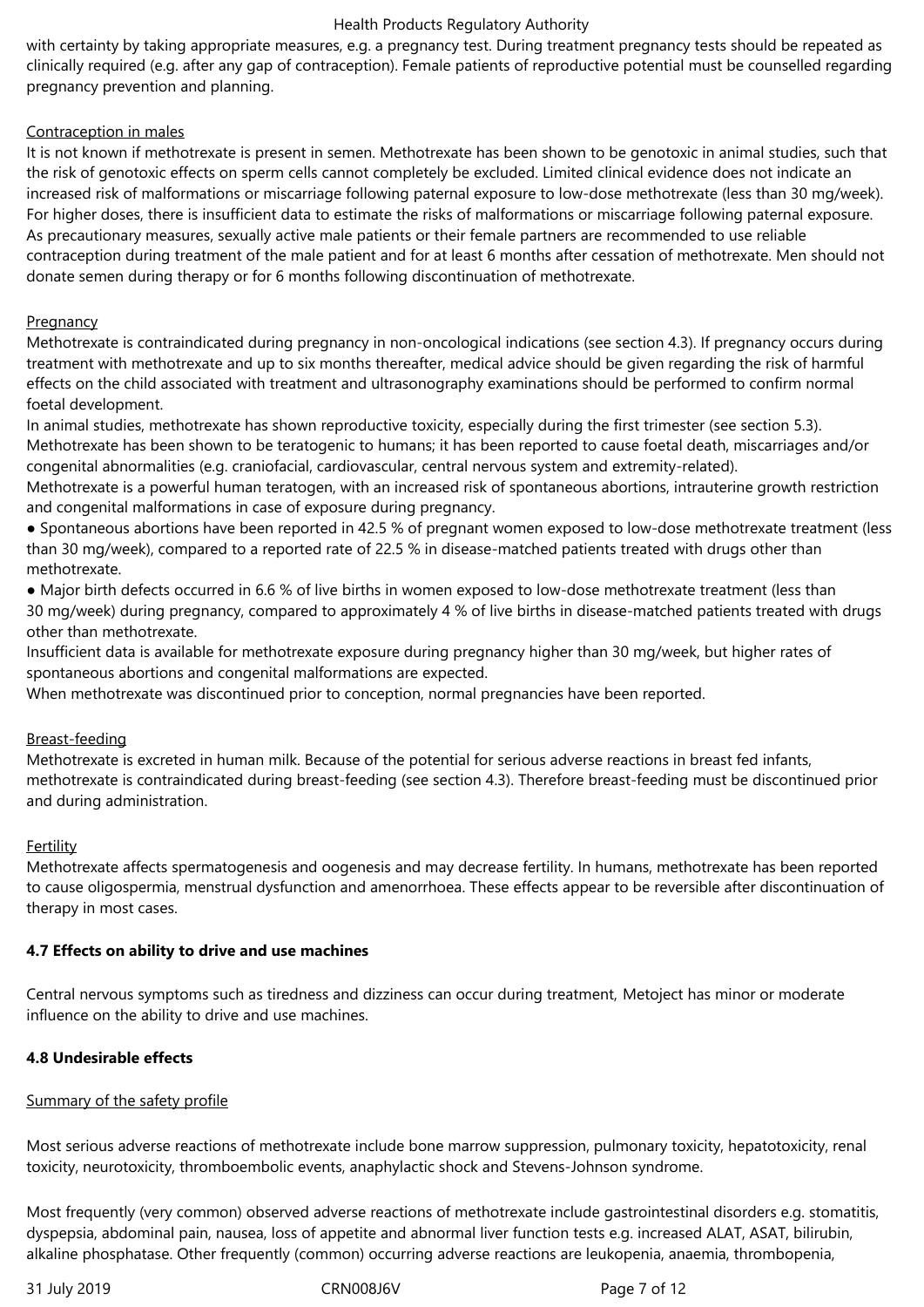headache, tiredness, drowsiness, pneumonia, interstitial alveolitis/pneumonitis often associated with eosinophilia, oral ulcers, diarrhoea, exanthema, erythema and pruritus.

#### Tabulated list of adverse reactions

The most relevant undesirable effects are suppression of the haematopoietic system and gastrointestinal disorders.

The following headings are used to organise the undesirable effects in order of frequency: Very common (≥ 1/10), common (≥ 1/100 to < 1/10), uncommon (≥ 1/1,000 to < 1/100), rare (≥ 1/10,000 to < 1/1,000), very rare (< 1/10,000), not known (cannot be estimated from the available data)

### Infections and infestations

Uncommon: Pharyngitis. Rare: Infection (incl. reactivation of inactive chronic infection), sepsis, *Pneumocystis jirovecii* pneumonia, conjunctivitis.

### **Neoplasms benign, malignant and unspecified (including cysts and polyps)**

Very rare: Lymphoma (see "description" below).

### **Blood and lymphatic system disorders**

Common: Leukopenia, anaemia, thrombopenia. Uncommon: Pancytopenia. Very rare: Agranulocytosis, severe courses of bone marrow depression, lymphoproliferative disorders (see "description" below). Not known: Eosinophilia

Immune system disorders Rare: Allergic reactions, anaphylactic shock, hypogammaglobulinaemia.

Metabolism and nutrition disorders Uncommon: Precipitation of diabetes mellitus.

Psychiatric disorders Uncommon: Depression, confusion. Rare: Mood alterations.

### Nervous system disorders

Common: Headache, tiredness, drowsiness. Uncommon: Dizziness. Very rare: Pain, muscular asthenia or paraesthesia in the extremities, changes in sense of taste (metallic taste), convulsions, meningism, acute aseptic meningitis, paralysis. Not known: Encephalopathy/leukoencephalopathy.

#### Eye disorders Rare: Visual disturbances. Very rare: Impaired vision, Retinopathy.

Cardiac disorders Rare: Pericarditis, pericardial effusion, pericardial tamponade.

Vascular disorders Rare: Hypotension, thromboembolic events.

31 July 2019 CRN008J6V Page 8 of 12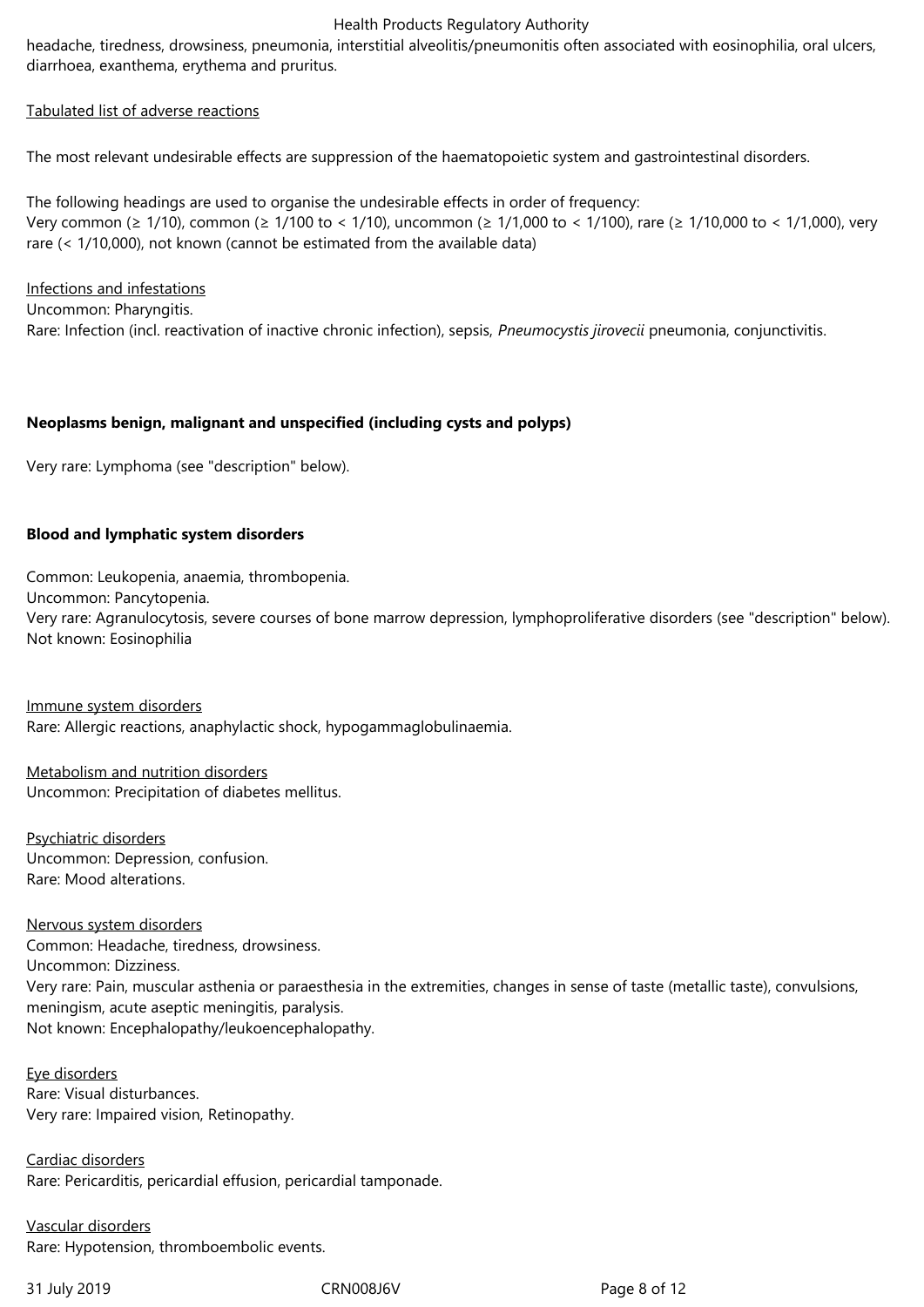## Respiratory, thoracic and mediastinal disorders

Common: Pneumonia, interstitial alveolitis/pneumonitis often associated with eosinophilia. Symptoms indicating potentially severe lung injury (interstitial pneumonitis) are: dry, not productive cough, short of breath and fever. Rare: Pulmonary fibrosis, shortness of breath and bronchial asthma, pleural effusion. Not known: Epistaxis, pulmonary alveolar haemorrhage.

Gastrointestinal disorders Very common: Stomatitis, dyspepsia, nausea, loss of appetite, abdominal pain. Common: Oral ulcers, diarrhoea. Uncommon: Gastrointestinal ulcers and bleeding, enteritis, vomiting, pancreatitis. Rare: Gingivitis. Very rare: Haematemesis, haematorrhea, toxic megacolon.

#### Hepatobiliary disorders (see section 4.4)

Very common: Abnormal liver function tests (increased ALAT, ASAT, alkaline phosphatase and bilirubin). Uncommon: Cirrhosis, fibrosis and fatty degeneration of the liver, decrease in serum albumin. Rare: Acute hepatitis. Very rare: Hepatic failure.

### Skin and subcutaneous tissue disorders

Common: Exanthema, erythema, pruritus.

Uncommon: Photosensitisation, loss of hair, increase in rheumatic nodules, skin ulcer, herpes zoster, vasculitis, herpetiform eruptions of the skin, urticaria.

Rare: Increased pigmentation, acne, petechiae, ecchymosis, allergic vasculitis.

Very rare: Stevens-Johnson syndrome, toxic epidermal necrolysis (Lyell's syndrome), increased pigmentary changes of the nails, acute paronychia, furunculosis, telangiectasia.

Musculoskeletal and connective tissue disorders

Uncommon: Arthralgia, myalgia, osteoporosis.

Rare: Stress fracture.

Not known: Osteonecrosis of jaw (secondary to lymphoproliferative disorders).

### Renal and urinary disorders

Uncommon: Inflammation and ulceration of the urinary bladder, renal impairment, disturbed micturition. Rare: Renal failure, oliguria, anuria, electrolyte disturbances. Not known: Proteinuria.

Reproductive system and breast disorders Uncommon: Inflammation and ulceration of the vagina. Very rare: Loss of libido, impotence, gynaecomastia, oligospermia, impaired menstruation, vaginal discharge.

General disorders and administration site conditions Rare: Fever, wound-healing impairment. Not known: Asthenia.

### Description of selected adverse reactions

The appearance and degree of severity of undesirable effects depends on the dosage level and the frequency of administration. However, as severe undesirable effects can occur even at lower doses, it is indispensable that patients are monitored regularly by the doctor at short intervals.

Lymphoma/Lymphoproliferative disorders: there have been reports of individual cases of lymphoma and other lymphoproliferative disorders which subsided in a number of cases once treatment with methotrexate had been discontinued.

Subcutaneous application of methotrexate is locally well tolerated. Only mild local skin reactions (such as burning sensations, erythema, swelling, discolouration, pruritus, severe itching, pain) were observed, decreasing during therapy.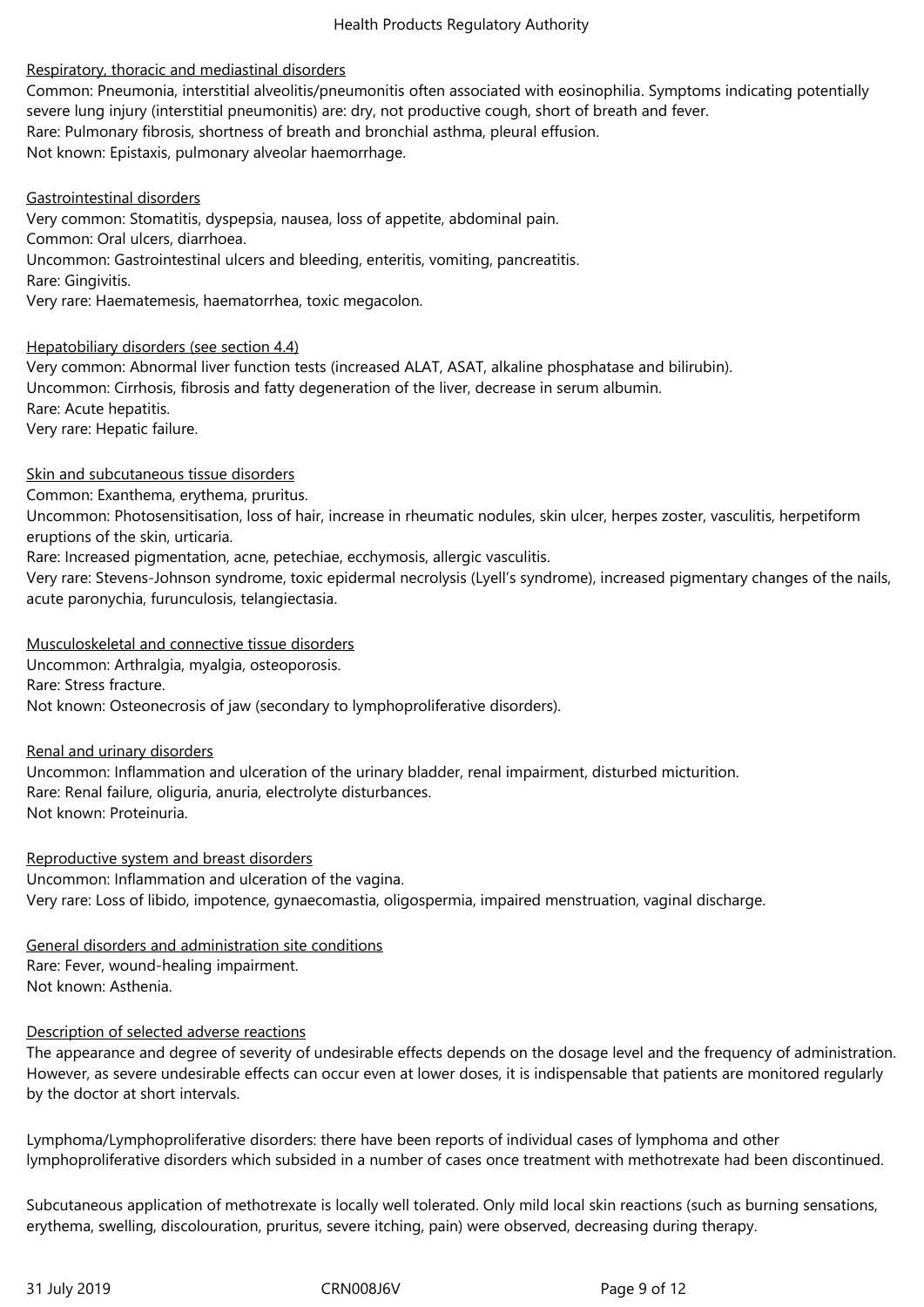monitoring of the benefit/risk balance of the medicinal product. Healthcare professionals are asked to report any suspected adverse reactions via HPRA Pharmacovigilance, Earlsfort Terrace, IRL – Dublin 2; Tel: +353 1 6764971; Fax: +353 1 6762517. Website: www.hpra.ie; E-mail: medsafety@hpra.ie.

# **4.9 Overdose**

a) Symp[toms of overd](http://www.hpra.ie/)ose

Toxicity of methotrexate mainly affects the haematopoietic system.

b) Treatment measures in the case of overdose

Calcium folinate is the specific antidote for neutralising the toxic undesirable effects of methotrexate.

In cases of accidental overdose, a dose of calcium folinate equal to or higher than the offending dose of methotrexate should be administered intravenously or intramuscularly within one hour and dosing continued until the serum levels of methotrexate are below  $10^{-7}$  mol/l.

In cases of massive overdose, hydration and urinary alkalisation may be necessary to prevent precipitation of methotrexate and/or its metabolites in the renal tubules. Neither haemodialysis nor peritoneal dialysis has been shown to improve methotrexate elimination. Effective clearance of methotrexate has been reported with acute, intermittent haemodialysis using a high flux dialyser.

# **5 PHARMACOLOGICAL PROPERTIES**

# **5.1 Pharmacodynamic properties**

Pharmacotherapeutic group: Folic acid analogues ATC code: L01BA01 Antirheumatic medicinal product for the treatment of chronic, inflammatory rheumatic diseases.

Methotrexate is a folic acid antagonist which belongs to the class of cytotoxic agents known as antimetabolites. It acts by the competitive inhibition of the enzyme dihydrofolate reductase and thus inhibits DNA synthesis. It has not yet been clarified, as to whether the efficacy of methotrexate in the management of psoriasis, psoriasis arthritis and chronic polyarthritis, is due to an anti-inflammatory or immunosuppressive effect and to which extent a methotrexate-induced increase in extracellular adenosine concentration at inflamed sites contributes to these effects.

# **5.2 Pharmacokinetic properties**

# Absorption

Following oral administration, methotrexate is absorbed from the gastrointestinal tract. In case of low-dosed administration (dosages between 7.5 mg/m<sup>2</sup> and 80 mg/m<sup>2</sup> body surface area), the mean bioavailability is approx. 70 %, but considerable inter-individual and intra-individual deviations are possible (25 – 100 %). Maximum serum concentrations are achieved after  $1 - 2$  hours.

Bioavailability of subcutaneous, intravenous and intramuscular injection is comparable and nearly 100 %.

# **Distribution**

Approximately 50 % of methotrexate is bound to serum proteins. Upon being distributed into body tissues, high concentrations in the form of polyglutamates are found in the liver, kidneys and spleen in particular, which can be retained for weeks or months. When administered in small doses, methotrexate passes into the cerebrospinal fluid in minimal amounts. The terminal half-life is on average 6 – 7 hours and demonstrates considerable variation (3 – 17 hours). The half-life can be prolonged to 4 times the normal length in patients who possess a third distribution space (pleural effusion, ascites).

# Biotransformation

Approx. 10 % of the administered methotrexate dose is metabolised intra-hepatically. The principle metabolite is 7‑hydroxymethotrexate.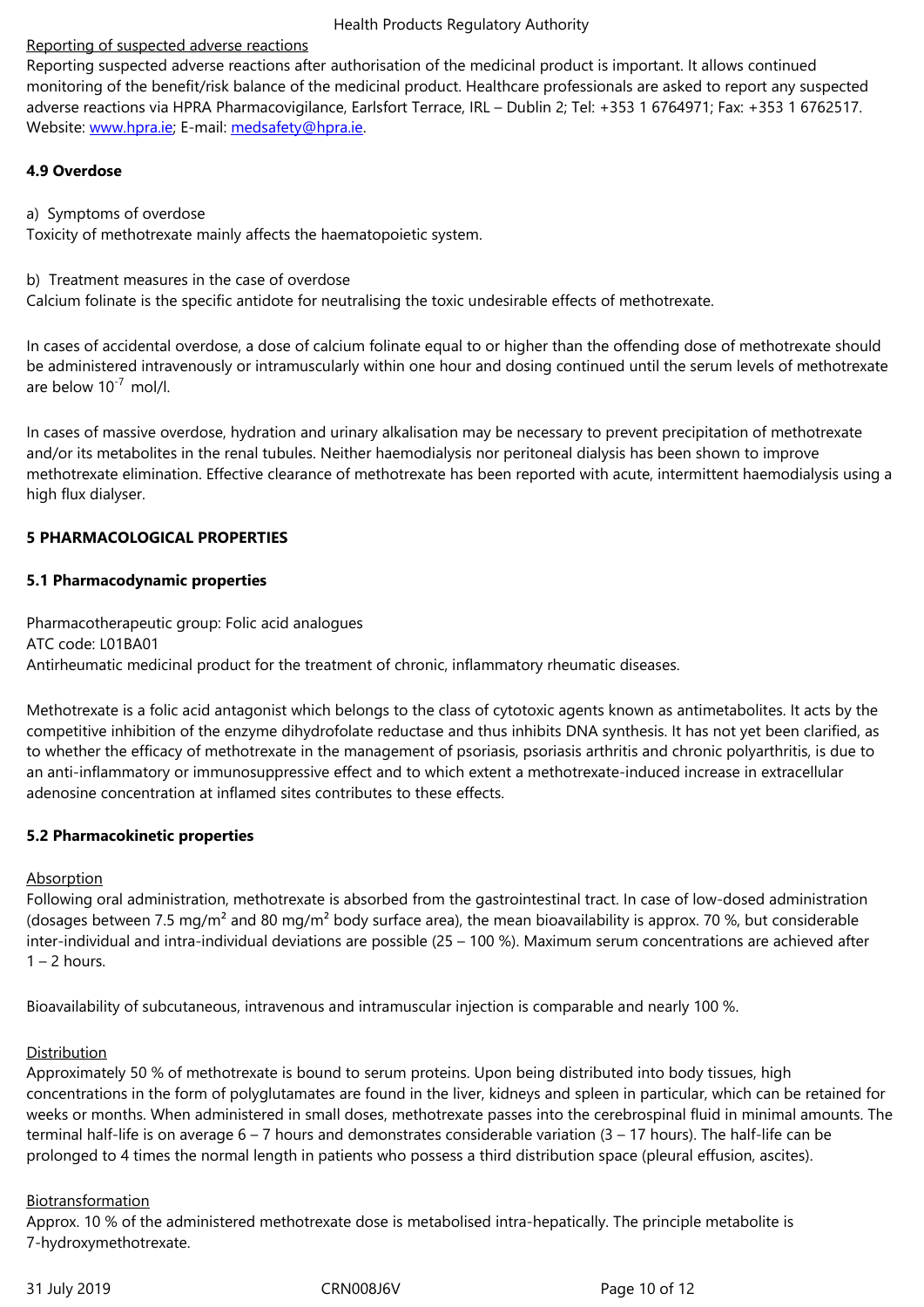## Elimination

Excretion takes places, mainly in unchanged form, primarily renal via glomerular filtration and active secretion in the proximal tubulus.

Approx.  $5 - 20$  % methotrexate and  $1 - 5$  % 7-hydroxymethotrexate are eliminated biliary. There is pronounced enterohepatic circulation.

In the case of renal impairment, elimination is delayed significantly. Impaired elimination with regard to hepatic impairment is not known.

# **5.3 Preclinical safety data**

Animal studies show that methotrexate impairs fertility, is embryo- and foetotoxic and teratogenic. Methotrexate is mutagenic *in vivo* and *in vitro*. As conventional carcinogenicity studies have not been performed and data from chronic toxicity studies in rodents are inconsistent, methotrexate is considered **not classifiable** as to its carcinogenicity to humans.

## **6 PHARMACEUTICAL PARTICULARS**

## **6.1 List of excipients**

Sodium chloride Sodium hydroxide (for pH adjustment) Hydrochloric acid (for pH adjustment) Water for injections

## **6.2 Incompatibilities**

In the absence of compatibility studies, this medicinal product must not be mixed with other medicinal products.

## **6.3 Shelf life**

2 years.

# **6.4 Special precautions for storage**

Store below 25 °C. Keep the pre-filled pens in the outer carton in order to protect from light.

# **6.5 Nature and contents of container**

Pre-filled pens containing a colourless pre-filled syringe (glass) with plunger stopper (chlorobutyl rubber) and embedded injection needle. The syringe is externally equipped with the device for self-administration (pen).

### Pack sizes:

Pre-filled pens containing 0.5 ml (25 mg) solution are available in packs of 1, 2, 4, 5, 6, 10, 11, 12, 14, 15, and 24 pre-filled pens. Alcohol pads are included in the package.

The prefilled syringe within the pen may or may not have graduations on the barrel. These graduations are non-functional.

Not all pack sizes may be marketed.

# **6.6 Special precautions for disposal and other handling**

The manner of handling and disposal must be in accordance with local requirements. Pregnant health care personnel should not handle and/or administer Metoject.

Methotrexate should not come into contact with the skin or mucosa. In the event of contamination, the affected area must be rinsed immediately with ample amount of water.